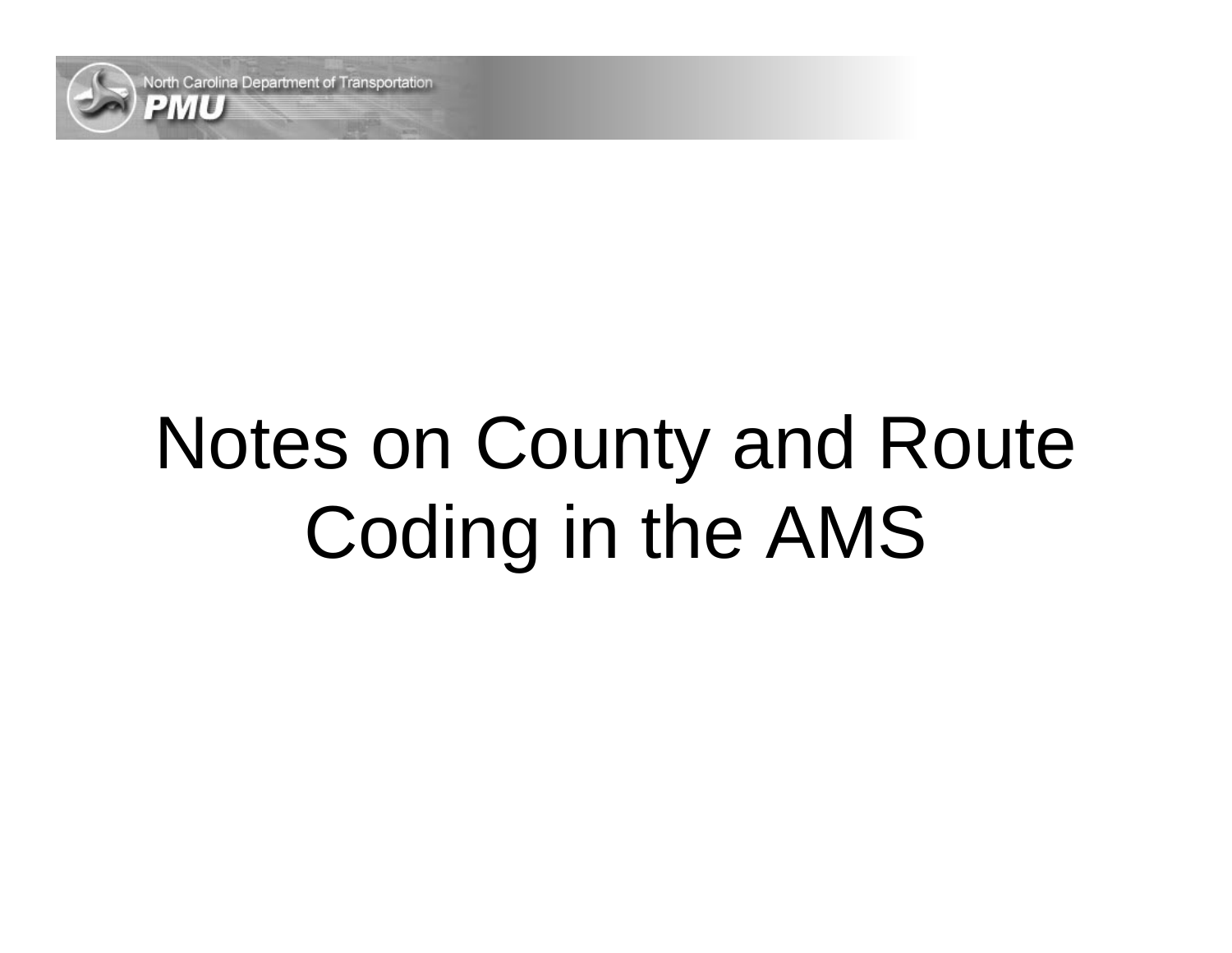## SAP County Numbers

- The county numbering system used in the AMS is the SAP numbering system.
- Three digits are used to represent the county.
- Alamance County (001), Alexander County (002),….Yadkin County (099), and Yancey County (100).
- There is no county associated with 000.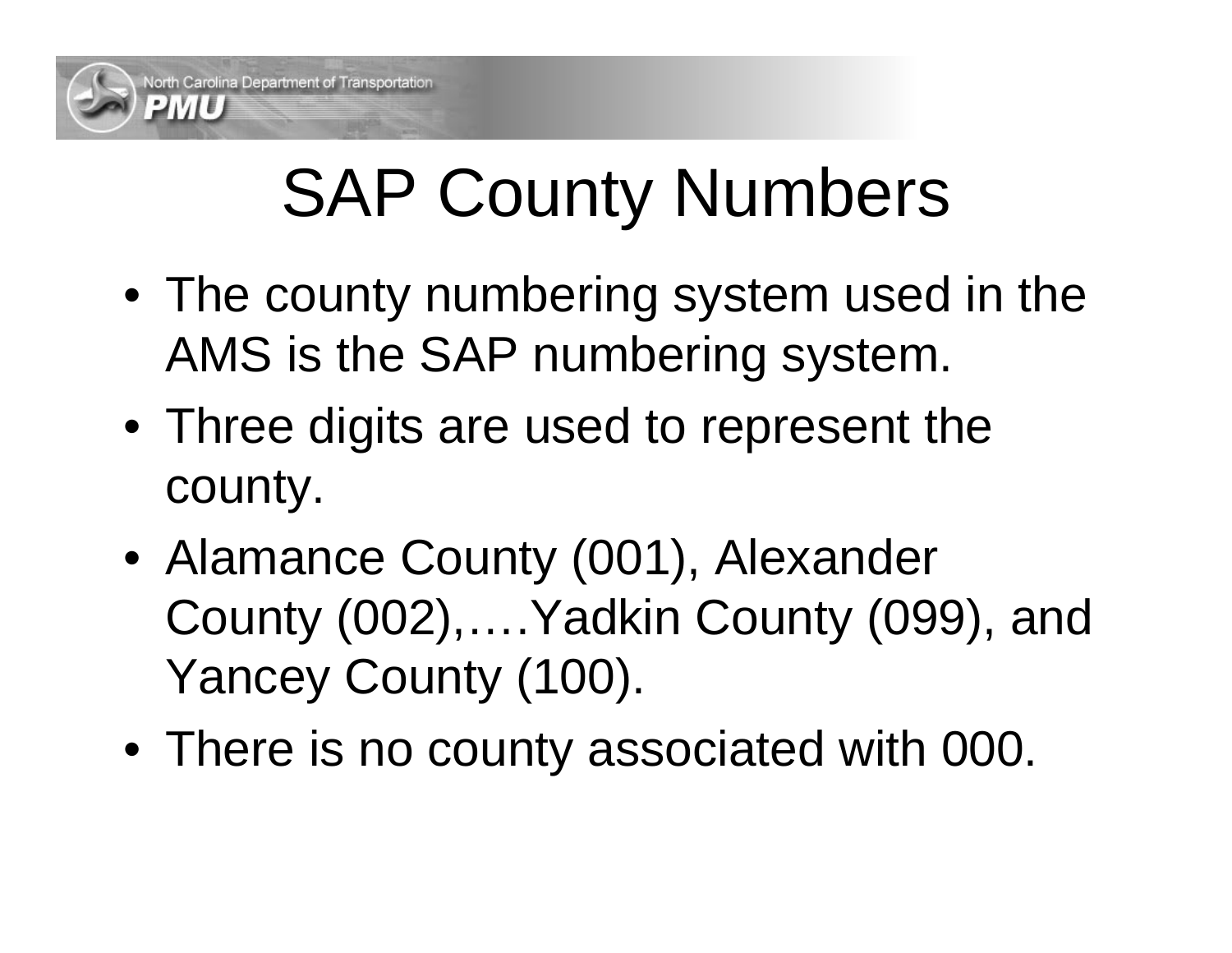2MU

## Eight Digit Route Numbers

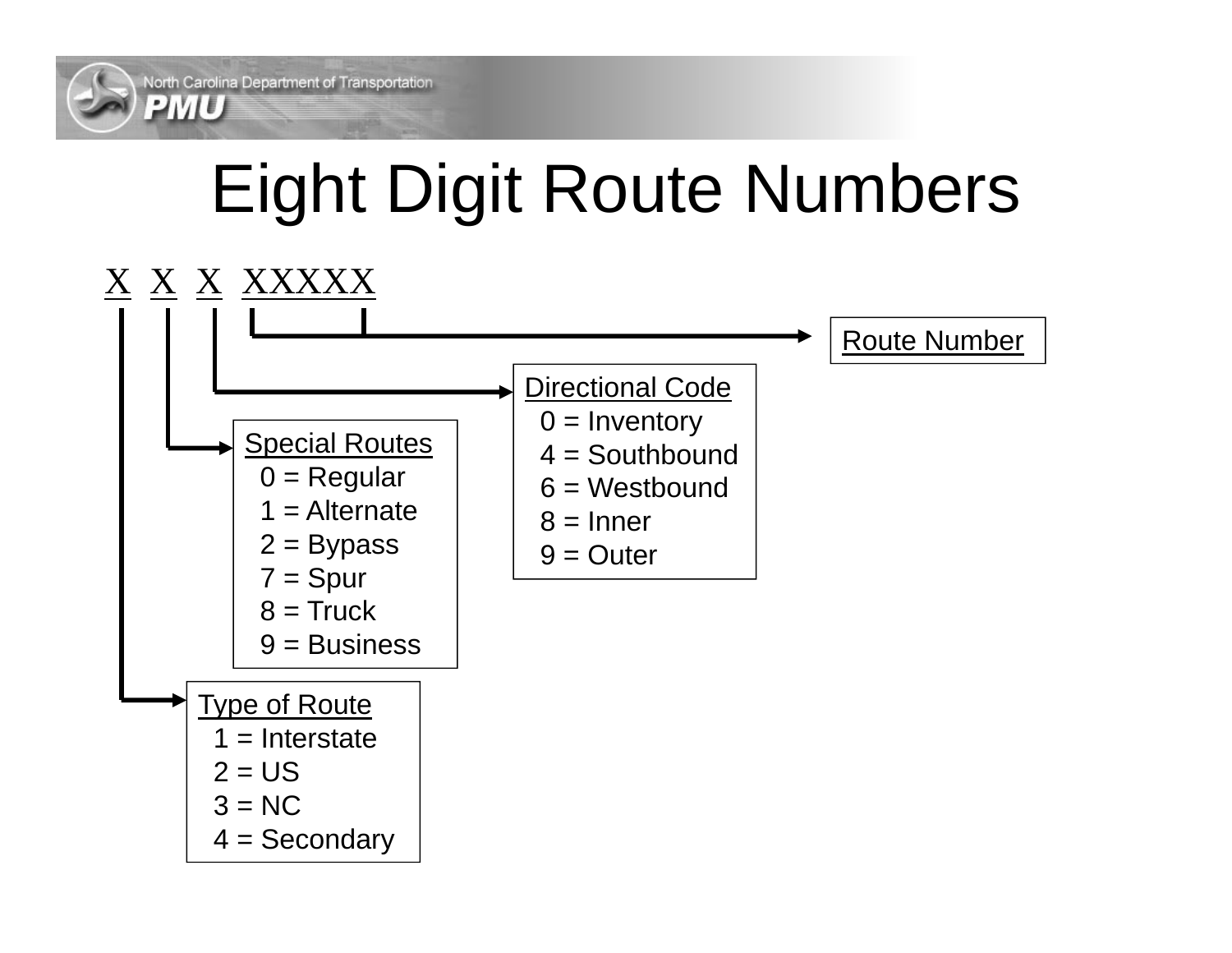PMU

## Eight Digit Route Numbers

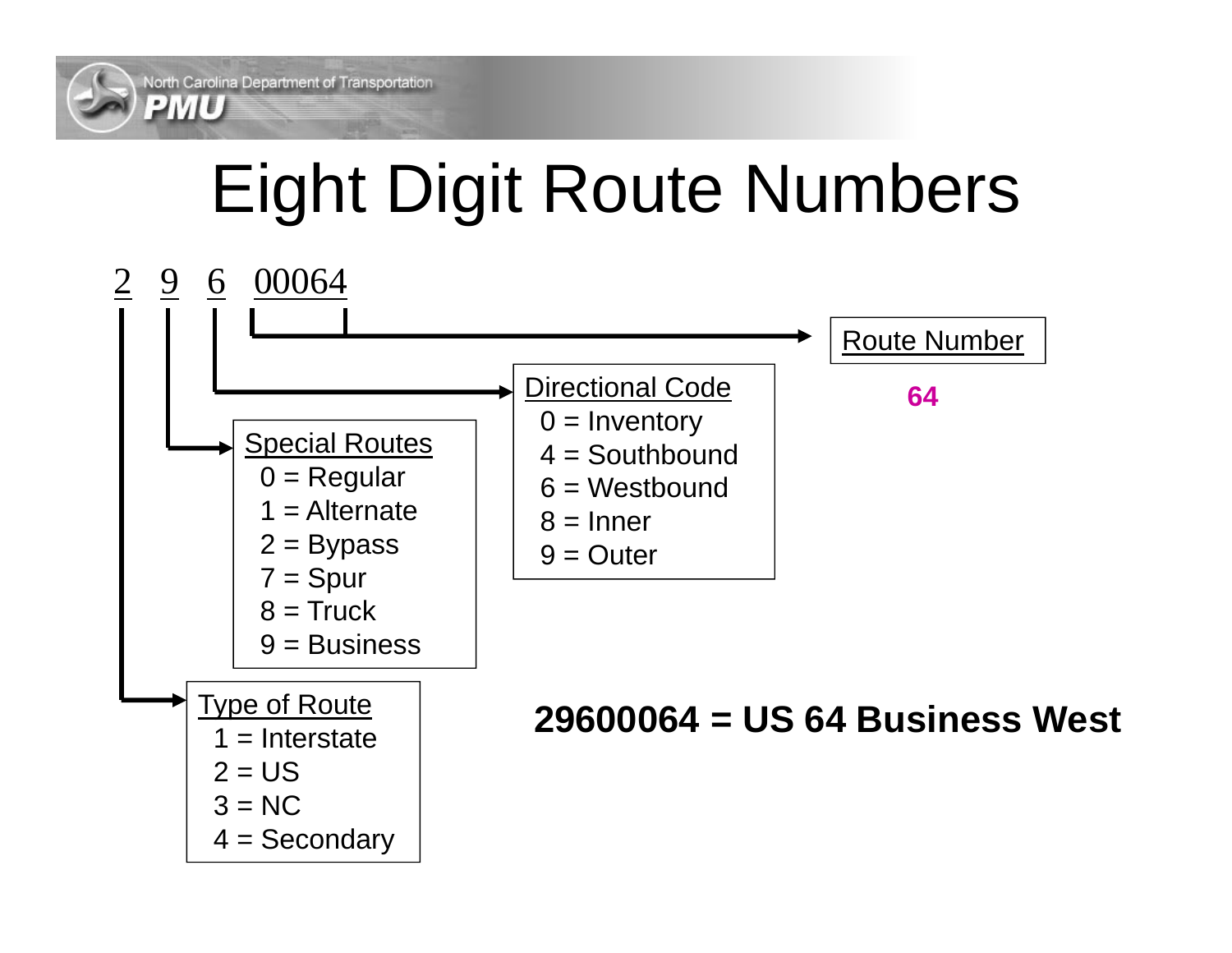#### Notes on Route Numbering – Inventory Direction

- Two lane roads and inventory directions of divided highways (that is North and East for primaries) will always be numbered with a zero in the third digit:
	- I-40 East = 10000040
	- US 1 North = 20000001
	- SR 1243 Inventory = 40001243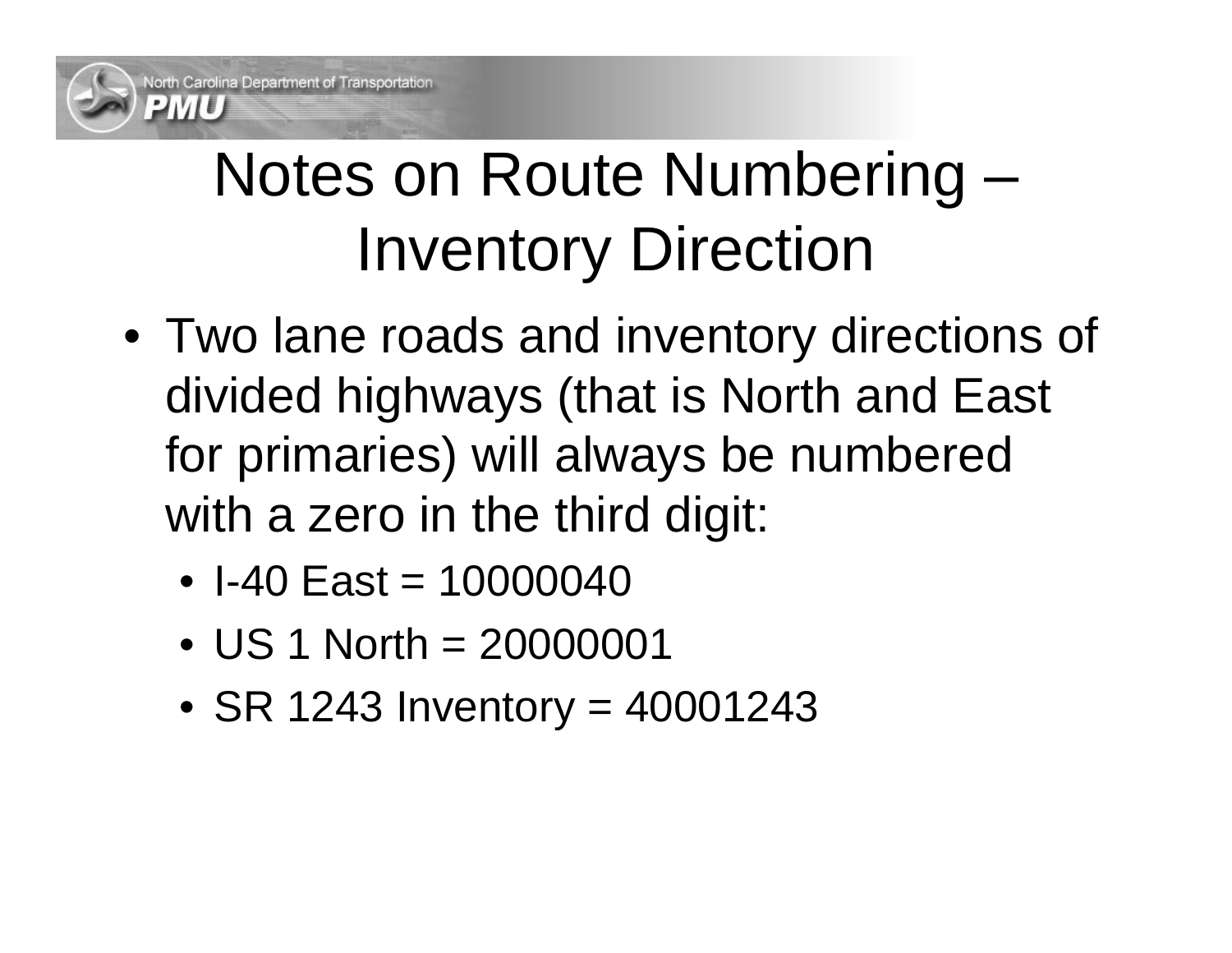#### Notes on Route Numbering – Non-Inventory Direction

- Non-inventory directions of divided highways (that is South and West for primaries) will always have a 4 or 6 in the third digit:
	- US 1 South = 20400001
	- I-40 West = 10600040
- Non-inventory directions of divided Secondary Routes will always have a 4 in the third digit:
	- SR 1243 Non-Inventory = 40401243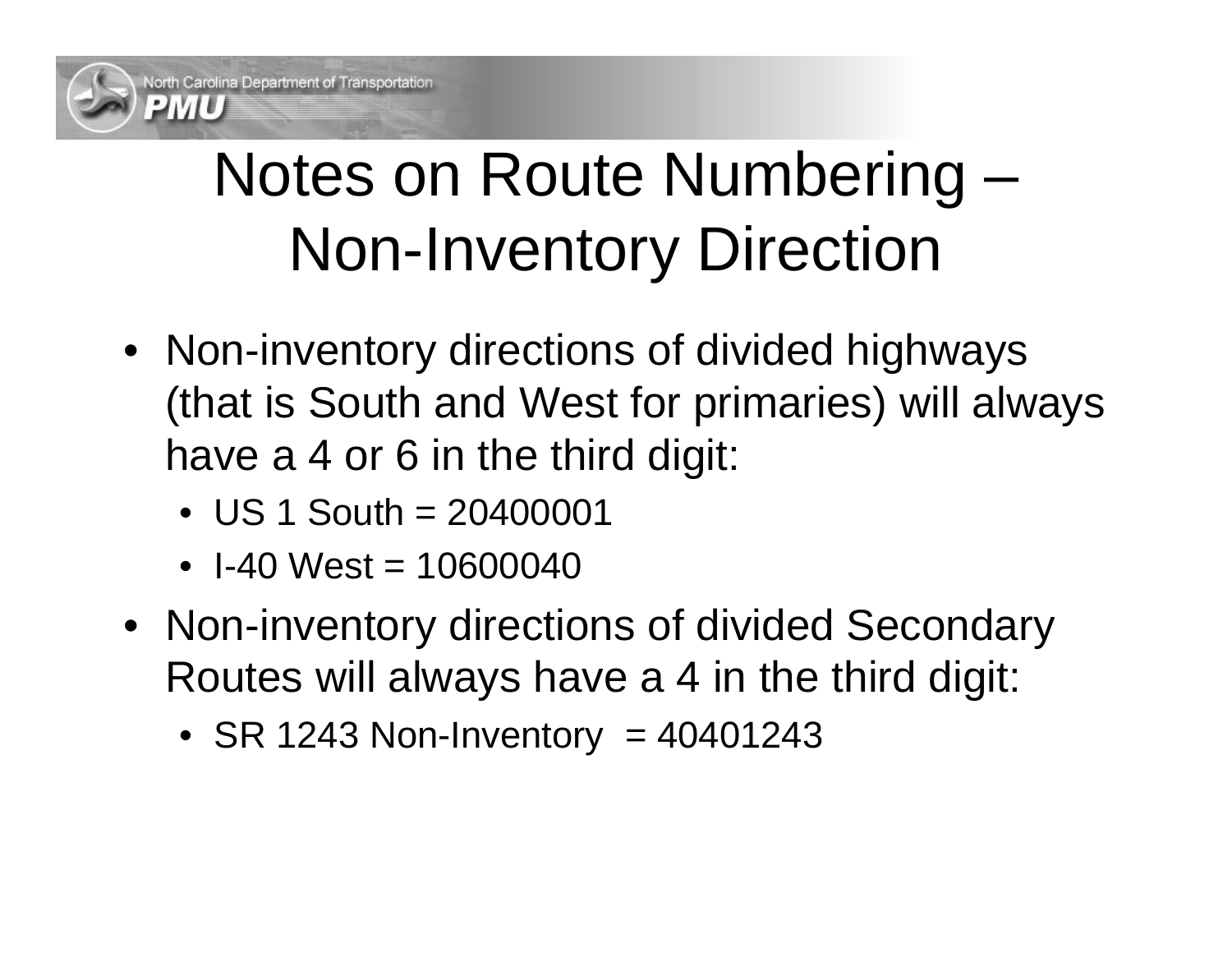2MU

#### Inventory vs. Non-Inventory

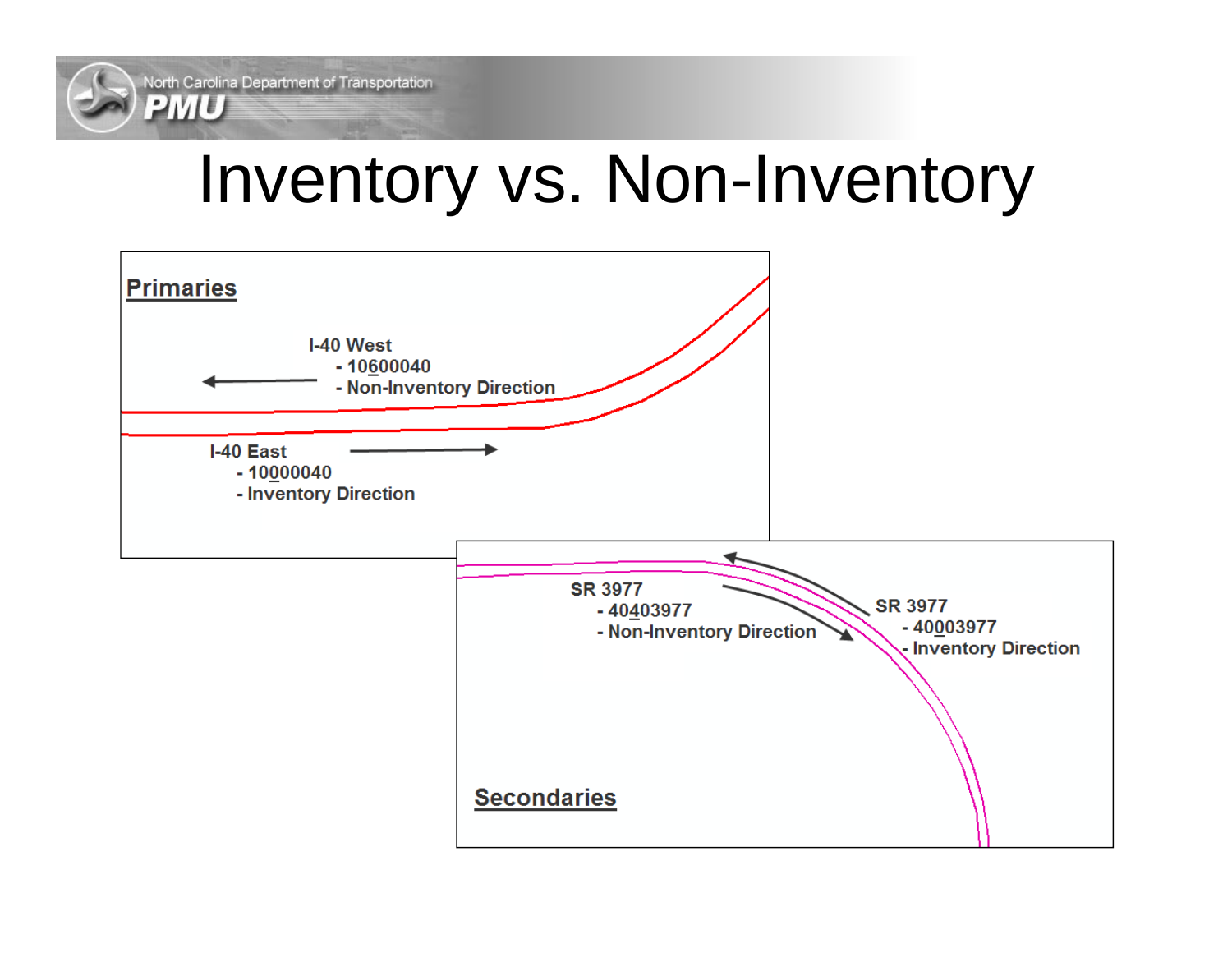#### Notes on Route Numbering – Common Routes

- In the case of common routes, the data is only shown on the lowest eight digit route number. For example:
	- – If US 70 (20000070) is common with US 64 (20000064) the data will be shown only on US 64.
	- – If US 70 (20000070) is common with NC 50 (30000050) the data will be shown only on US 70.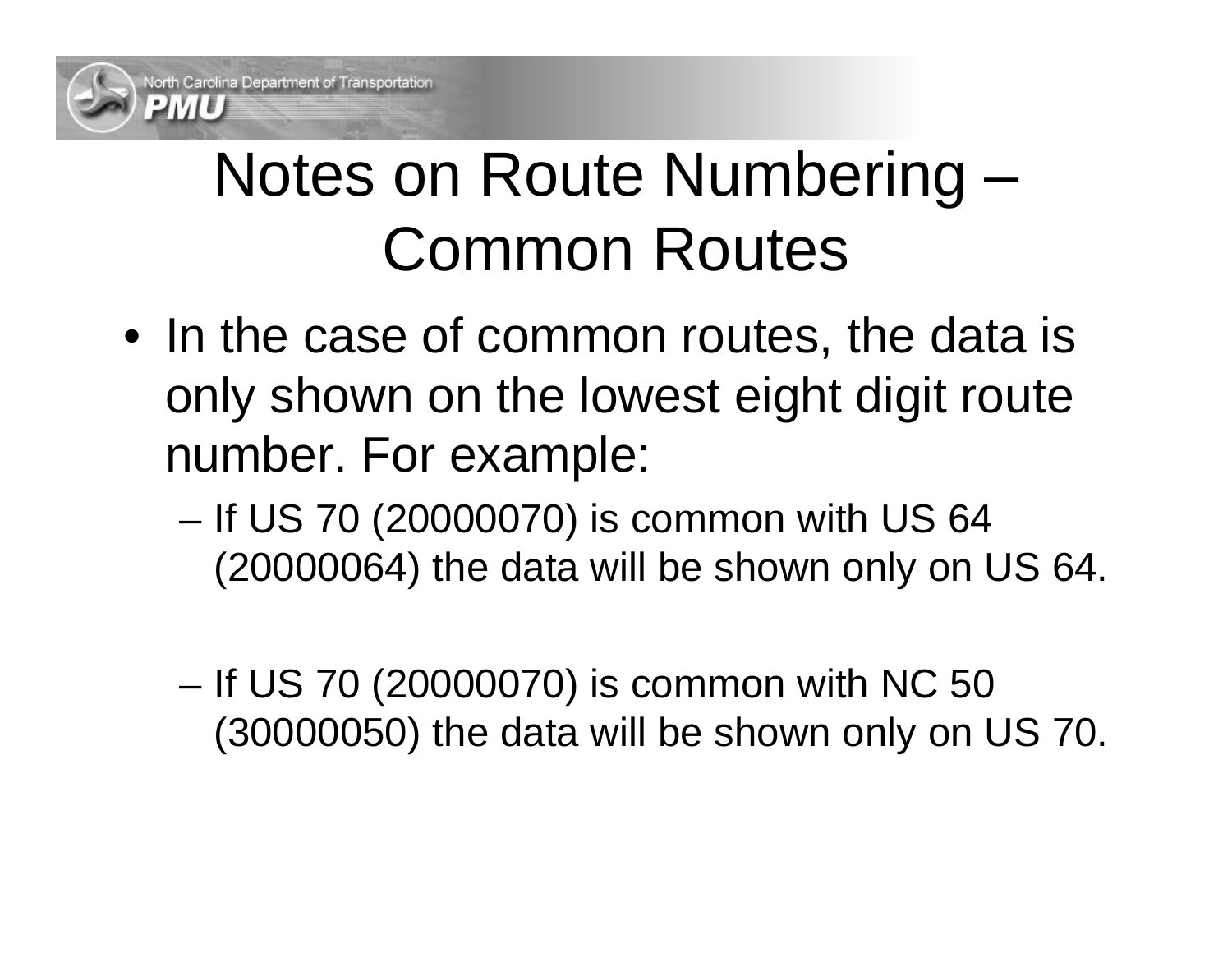North Carolina Department of Transportation

 $2M$ 

#### Common Routes

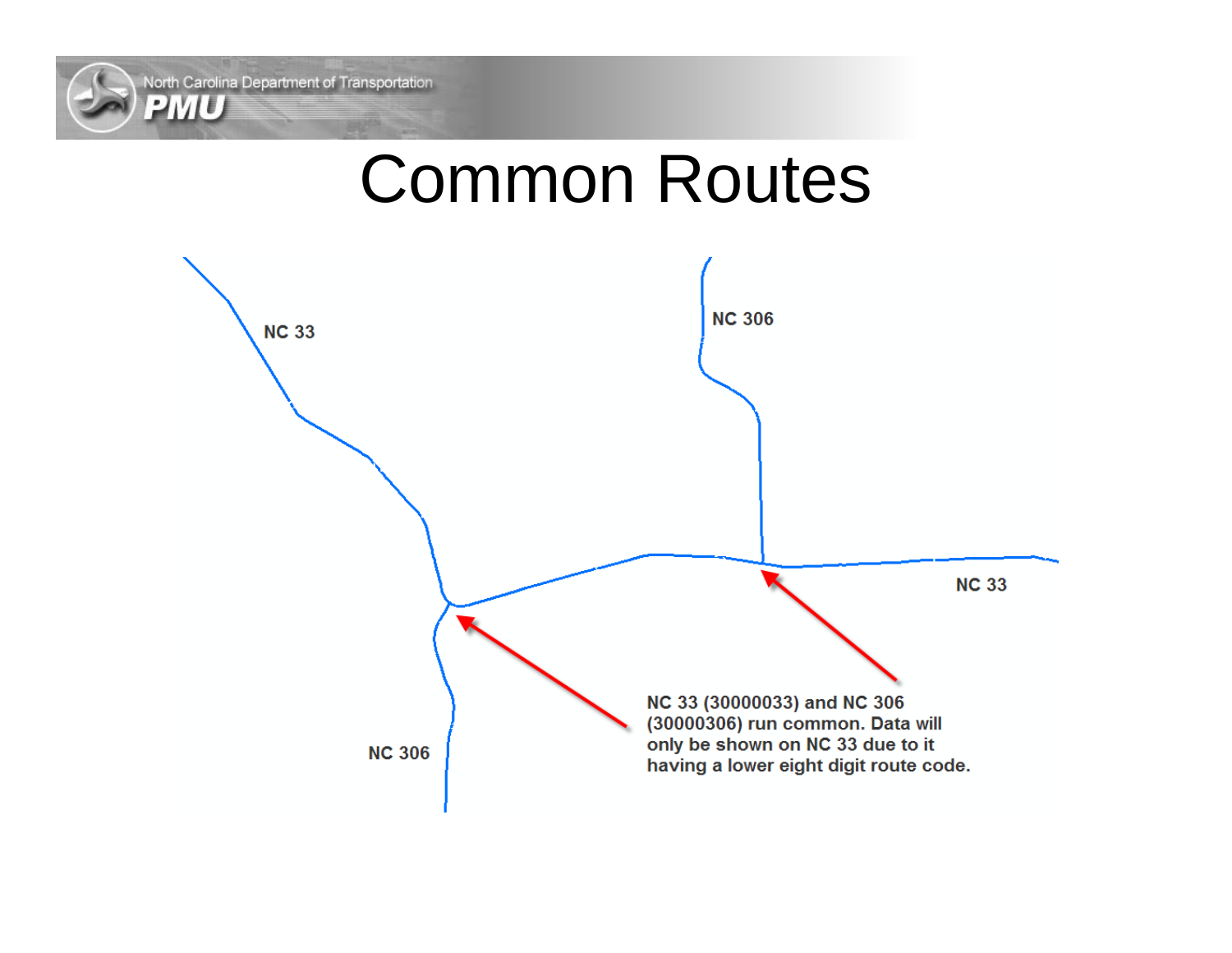

### Common Routes

- This is a limitation that we hope to fix in future versions.
- If you are seeing "gaps" in a table or a graph, this might very well be the culprit.